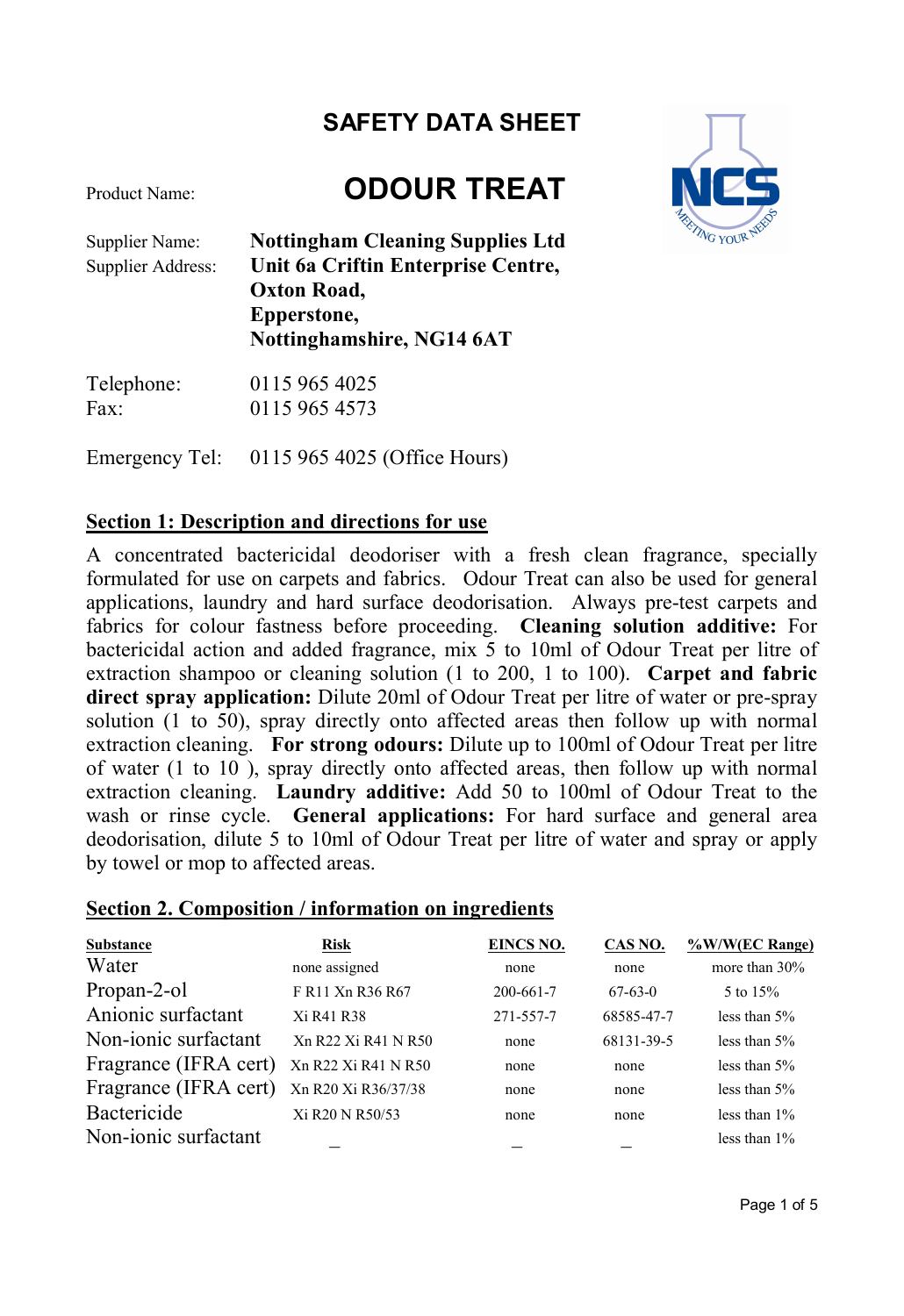### **ODOUR TREAT**

#### **Section 3: Hazards Identification**

**Classification:** Not classified

**Eye Contact:** Contact with concentrate may cause moderate eye irritation **Skin Contact:** Prolonged or repeated contact with concentrate may cause skin irritation and possible dermatitis

**Inhalation:** None expected. Exposure to fine spray mists may cause temporary irritation of the nose and throat

**Ingestion:** Ingestion of concentrate may produce nausea and systemic effects from isopropanol.

**Environment:** Contains less than 5% alcohol ethoxylate which is classified as very toxic to aquatic organisms. Raw materials are biodegradable. See ecological information for further details.

#### **Section 4 : First Aid Measures**

**Eye Contact:** Flush immediately with water for 10 minutes then seek medical attention if irritation persists.

**Skin Contact:** Flush skin with plenty of water. Seek medical attention if skin irritation persists.

**Inhalation:** Get fresh air and seek medical assistance if breathing is difficult. **Ingestion:** Drink water and seek immediate medical attention. Do not give anything by mouth if the patient is unconscious. DO NOT INDUCE VOMITING.

#### **Section 5: Fire Fighting Measures**

**Extinguishing Media:** product is not flammable. Use water, carbon dioxide, dry powder extinguisher, or other media appropriate for materials actually involved in fire.

**Fire /explosion Hazards:** No explosion hazard.

**Decomposition Products:** Exposure to fire may liberate carbon dioxide, carbon monoxide, water and other unidentified thermal decomposition products from this product or its packaging.

**Special Protective Equipment:** None recommended.

#### **Section 6: Accidental Release Measures**

**Personal protection:** Protective clothing, nitrile or butyl rubber gloves, chemical splash goggles.

**Containment and Disposal:** Large spills should be treated with dry absorbent and disposed of at a legal waste disposal site. Small spills can be flushed with water to a sewage drain linked to waste treatment facilities.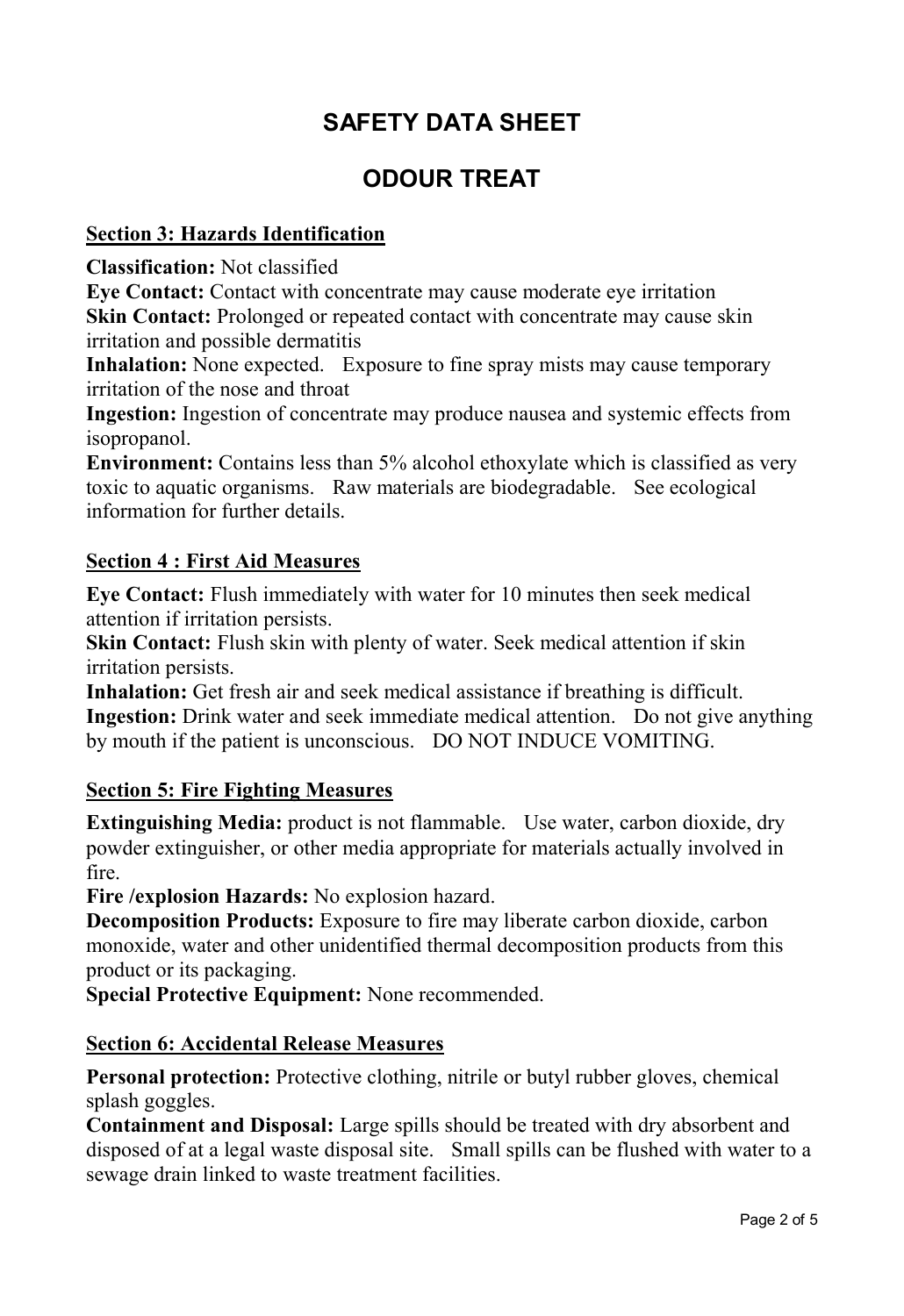### **ODOUR TREAT**

#### **Section 7: Handling and Storage**

**Handling Precautions:** Wear nitrile or butyl rubber gloves and safety glasses when handling concentrate.

**Storage Precautions:** Avoid extremes of temperature. Keep out of reach of children. Keep in original container.

#### **Section 8: Exposure Controls / Personal Protection**

**Exposure Limits:** Propan-2-ol OES-LTEL 4400ppm (10989 mg/m<sup>3</sup>) OES-STEL 500ppm  $(1249 \text{ mg/m}^3)$ 

**Environmental controls:** For additional guidance, contact ENVIROWISE at www.envirowise.gov.uk or telephone: 0800 585794.

**Eye Protection:** Side-shield safety glasses are recommended when handling the concentrate or during spray application.

**Protective Clothing:** Standard work clothing and nitrile or butyl rubber gloves. Protective gloves should be inspected for wear before use and replaced regularly in accordance with the manufacturers specifications.

**Respiratory Protection:** Not normally required. A dust mask is recommended during extended spraying applications.

**Ventilation:** Normal air circulation. Allow adequate ventilation in enclosed areas. **Hygiene:** Wash hands and clothing after use or spill. Do not eat or drink when handling chemicals.

#### **Section 9: Physical and Chemical Properties**

**Appearance/colour/state:** Moderate foam clear straw liquid. **Odour:** Fresh floral **pH Concentrate:** 7.5 **pH Diluted:** 7.5 **Relative Density (Water = 1):** 1.00 **Solubility in Water:** 100%

#### **Section 10: Stability and Reactivity**

**Stability:** Stable. **Conditions to Avoid:** Extremes of temperature.

**Incompatibility (Materials to Avoid):** Strong acids, alkalis or oxidising agents. **Hazardous Decomposition Products:** Exposure to fire may liberate carbon dioxide, carbon monoxide, water and other unidentified thermal decomposition products from this product or its packaging.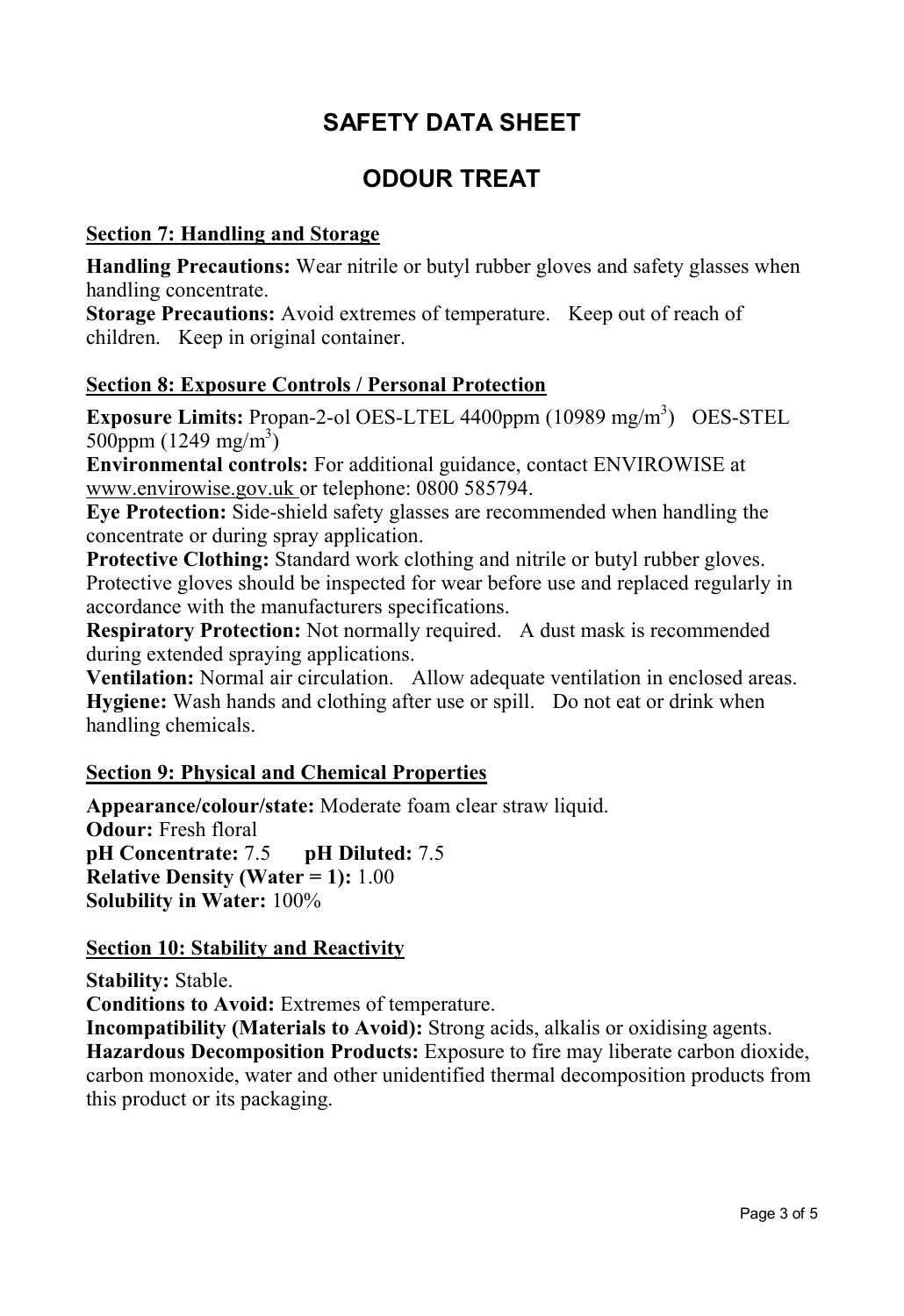## **ODOUR TREAT**

#### **Section 11: Toxicological Information**

**Eye Contact:** Contact with concentrate may produce moderate transient irritation. **Skin Contact:** Possible dermatitis from prolonged or repeated contact with concentrate.

Inhalation: No health effects expected other than possible respiratory irritation by wetting agents in spray mist form.

**Ingestion:** Mild systemic effects from propan-2-ol.

**Acute and Chronic Effects:** 

**Acute Toxicity:** LD50 5840mg/kg (oral-rat) (propan-2-ol)

LD50 12800mg/kg (dermal-rabbit) (propan-2-ol)

LC50 4h 47-73mg/l (inhalation-rat) (propan-2-ol)

LD50 >2000mg/kg (oral-rat) (primary alcohol ethoxylate)

LD50 >2000mg/kg (dermal-rat) (primary alcohol ethoxylate)

**Corrosivity / Irritation:** Skin, eye and respiratory

**Sensitisation:** Contains hexyl cinnamal, linalool, citronellol, limonene,

alpha-isomethyl ionone, geraniol, eugenol, butylphenyl methylpropional, coumarin.

**Repeated Dose Toxicity:** Not established

**Mutagenicity:** None

**Carcinogenicity:** None

**Teratogenicity:** None

#### **Section 12: Ecological Information**

**Ecotoxicity:** LC50 9600mg/l (fathead minnow) (propan-2-ol)

EC50 48h 4600mg/l (daphnia) (propan-2-ol)

LC50 24h >10000mg/l (daphnia) (propan-2-ol)

EC50 48h 5.1mg/l (daphnia) (primary alcohol ethoxylate)

LC50 96h 11.5mg/l (rainbow trout) (primary alcohol ethoxylate)

IC50 1-110mg/l (algae) (primary alcohol ethoxylate)

**Mobility:** Soluble in water.

**Persistence and Degradability:** The surfactant(s) contained in this preparation comply with the biodegradability criteria as laid down in Regulation (EC) No.648/2004 on detergents. Data to support this assertion are held at the disposal of the competent authorities of the Member States and will be made available to them, at their direct request or at the request of a detergent manufacturer.

The major packaging materials of polyethylene and fibreboard are recyclable. **Bioaccumulative Potential:** Not known.

**Other Effects:** None known or no relevant data available for substances in this preparation.